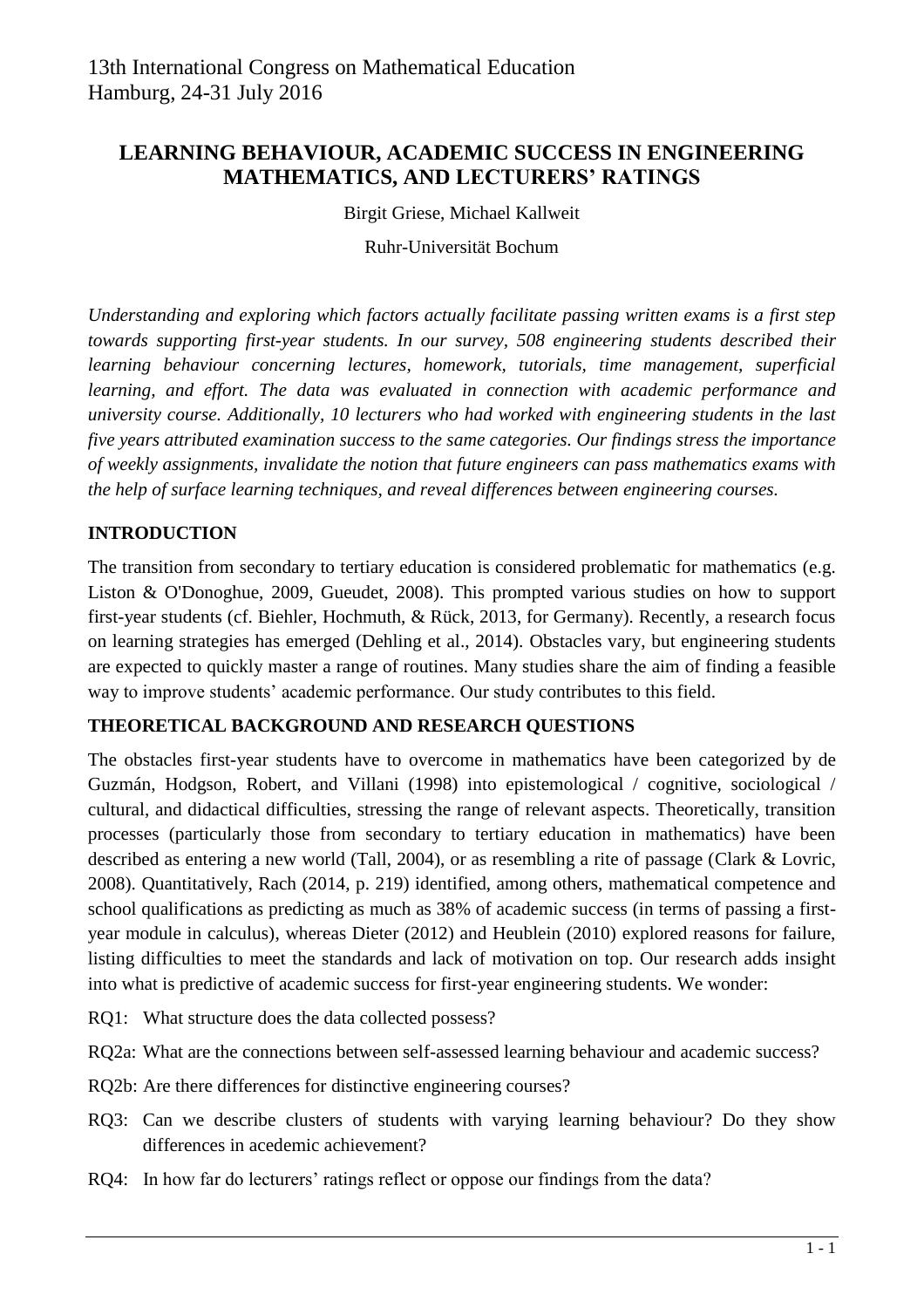## **METHODOLOGY**

We opted for items covering learning behaviour under the following aspects: weekly assignments (a1 to a8, 8 items), lectures (11 to 15), tutorials (t1 to t4), deep learning (d1 to d8), surface learning (s1 to s4), and effort (e1, e2). The items were taken from Wild and Schiefele (1994), Himmelbauer (2009) as well as from Trautwein, Lüdtke, Schnyder, and Niggli (2006), via Rach (2014), and rated on 4-point Likert scales with extreme points *not true* (1) and *true* (4). Three lectures were involved, yielding 508 data sets. Additionally, 10 lecturers with recent experience in engineering mathematics rated the percentage of the influence of the different categories on academic success. For them, the categories were complemented by a seventh, *intelligence / talent*, and an open eighth.

73% of the engineering students surveyed were male. The average age was 20.15 years (SD=3.53 years). 66% attended an advanced mathematics course at school, 54% went to a preparation course before university, and 15% did neither. 44% got average marks (or worse) in mathematics at school.

To explore the structure of the questionnaire, we employed descriptive statistics, conducted explorative factor analysis and calculated Cronbach's  $\alpha$  to measure internal reliability. Multiple linear regression was used to explore the influence of the different categories of learning behaviour on academic success, separately for two of the courses, whose written examinations differed in so far as one included multiple choice tasks. For each participant, the items in the respective scales were combined by calculating their means. These scores were used as predictors to calculate their influence on the outcome variable, *academic success*, represented by assessment points. Furthermore, k-means cluster analysis was employed to identify different learner types who might show different patterns of academic success. Standardization of scale scores proved helpful. Two clusters emerged, and their average examination scores were calculated. Lecturers' ratings were combined by calculating descriptive statistics, including medians.

| Factor            | Items              | Respective loadings                                       | $\alpha$ | % var. |
|-------------------|--------------------|-----------------------------------------------------------|----------|--------|
| Weekly            |                    | al, a2, a4, a5, a6, a7, .57, .52, .36, .68, .62, .73, .75 |          | 12%    |
| Continuous effort |                    | e1, e2, d4, d7, d8, t3, $.43, .61, .61, .59, .66, .47,$   | .72      | 10%    |
| Lectures          | 11, 12, 13         | .85, .71, .76                                             | .72      | 7%     |
| Surface learning  | s1, s2, s3, s4     | .64, .66, .71, .48                                        | .57      | 7%     |
| Deep learning     | d1, d2, d3, d5, d6 | .34, .66, .49, .42, .69                                   | .56      | 7%     |
| <b>Tutorials</b>  | t2, t4, a3         | .76, .30, .64                                             | .53      | 5%     |

Table 1: Final factor descriptions and loadings, total variance explained 48%.

Item t1 (I regularly attend maths tutorials) was answered very homogeneously, resulting in  $M_{t1}$ =3.80, reducing its descriptive potential. The explorative factor analysis (principal component, varimax rotation) showed that scale adaptations were needed. The number of factors was varied between four and nine. In the end we decided to delete two items (t1 for reasons stated above, l4 to improve internal reliability) and to extract six factors. Thus, we were able to retain five out of the original six categories. One factor description had to be changed to *continuous effort*. The other scales kept their names see table 1. Sampling proved good (KMO=.84), and Bartlett's test of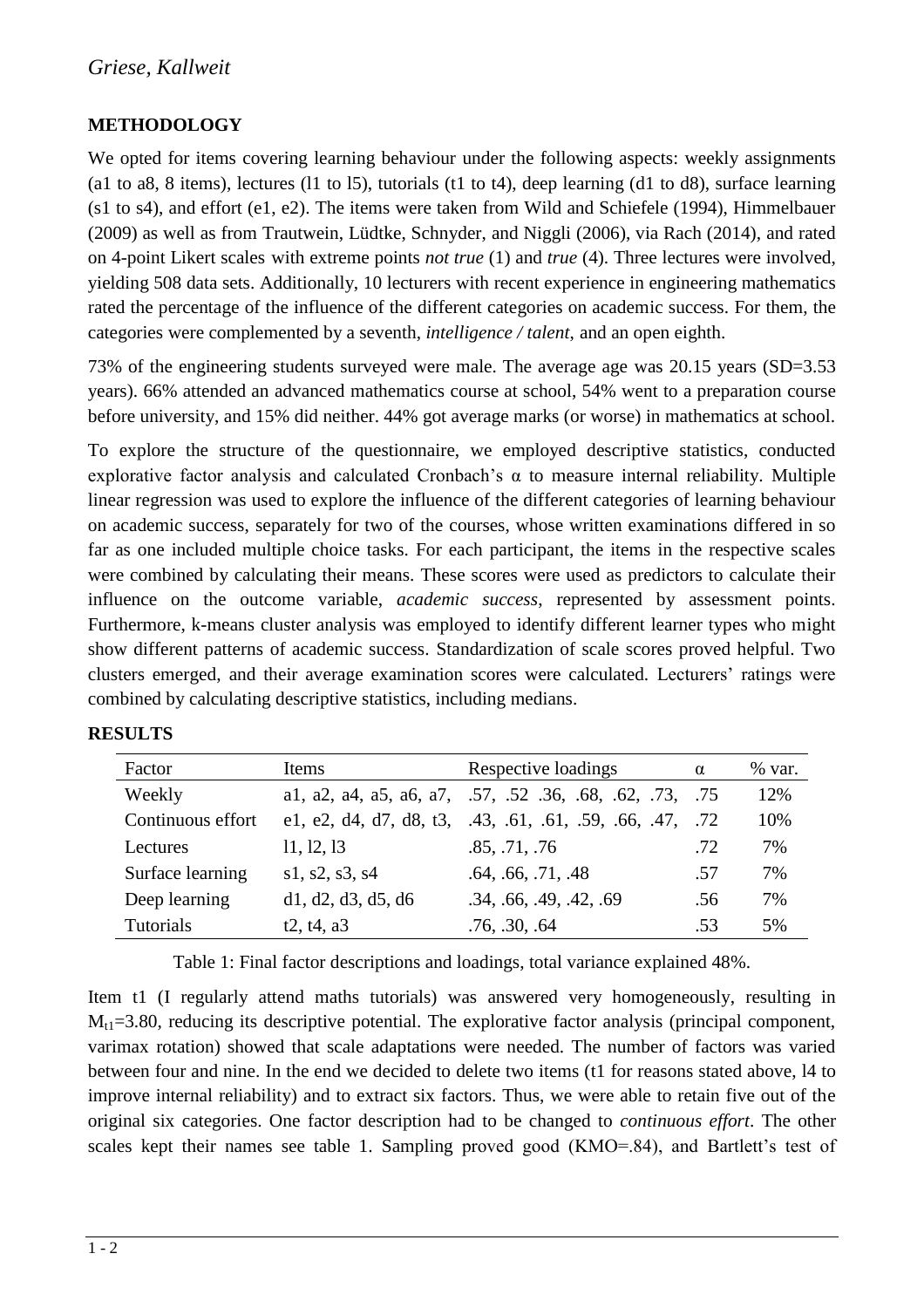|                    | <b>CEE</b> |       |         |      | <b>ME</b> |       |          |      |
|--------------------|------------|-------|---------|------|-----------|-------|----------|------|
| Predictor          | b          | SE b  |         | Sig. | b         | SE b  |          | Sig. |
| (Constant)         | 25.95      | 18.09 |         | .15  | $-30.04$  | 23.85 |          | .21  |
| Weekly assignments | 21.50      | 4.16  | .48***  | .00  | 28.20     | 5.86  | $.47***$ | .00. |
| Surface learning   | $-7.27$    | 3.09  | $-.19*$ | .02  | $-3.03$   | 4.57  | $-.06$   | .51  |
| Deep learning      | $-7.46$    | 4.16  | $-.15$  | .07  |           |       |          |      |
| Continuous effort  | $-2.77$    | 4.01  | $-.06$  | .49  |           |       |          |      |
| Lectures           |            |       |         |      | 5.80      | 3.23  | .17      | .08  |

sphericity  $(X^2(406)=3257.72$ , p=.000) indicated correlations between items that were sufficiently large. The internal reliability meets the accepted standards ( $\alpha$  > .7) for three of the six categories.

Table 2: Regression model with four resp. three predictors and outcome variable *academic success*, constructional and environmental (CEE) / machine (ME) engineering,  $R^2 = .27$  resp.  $R^2 = .32$ .

Correlations between the resulting factors were <.48, allowing linear modelling. Preliminarily integrating all six factors into a linear model gave insight into the significance and relevance of separate factors, with  $R<sup>2</sup>=.28$  (constructional and environmental engineering, CEE) and  $R<sup>2</sup>=.32$ (machine engineering, ME). For CEE, a four factor model was accepted, see table 2. For the ME course, three factors accounted for  $R<sup>2</sup>=0.32$ , which is the same as in the six factor model, see table 2.

| Scale centres A U V T O E #Students Exam CEE Exam ME |                          |  |  |     |       |       |
|------------------------------------------------------|--------------------------|--|--|-----|-------|-------|
| Cluster 1 -.75 -.55 -.22 -.66 .42 -.65 181           |                          |  |  |     | 47.78 | 53.82 |
| Cluster 2                                            | .56 .41 .17 .50 -.32 .49 |  |  | 145 | 52.70 | 77.70 |

Table 3: Cluster analysis (k-means) for two clusters, standardized score values.

Attempts with different numbers of clusters led to a two-cluster solution whose details are given in table 3. Students in cluster 2 can be described as busying themselves more with their weekly assignments, showing more continuous effort, preferring deep learning strategies over surface learning, and making more out of tutorials, when compared to the students from cluster 1. Unsurprisingly, they score higher in their examinations. This particularly applies to the ME course.

The ratings given by lecturers ranked *weekly assignments* highest (M=26.17, SD=13.65, median=22.50), *effort* second (M=15.60, SD=6.19, median=15.00), and *intelligence / talent* lowest (M=7.06, SD=7.09, median=5.00).

#### **SUMMARY AND DISCUSSION**

Concerning the structure of the data (RQ1), we were able to identify six factors characterized as *weekly assignments*, *continuous effort*, *lectures*, *surface learning*, *deep learning*, and *tutorials*. This agrees with the survey design, but internal reliability of only three scales could satisfy.

Analysis of the impact that the surveyed learning behaviour has on academic success (RQ2a) stressed the importance of *weekly assignments*, which had the strongest positive influence for both engineering courses. There were differences, though (RQ2b): For constructional and environmental engineering, *surface learning* had a (significant) negative impact, but so has *deep learning* (albeit not significantly). For machine engineering, *surface learning* has only a very weak (and insignificant) negative impact on academic success, and *deep learning* does not contribute